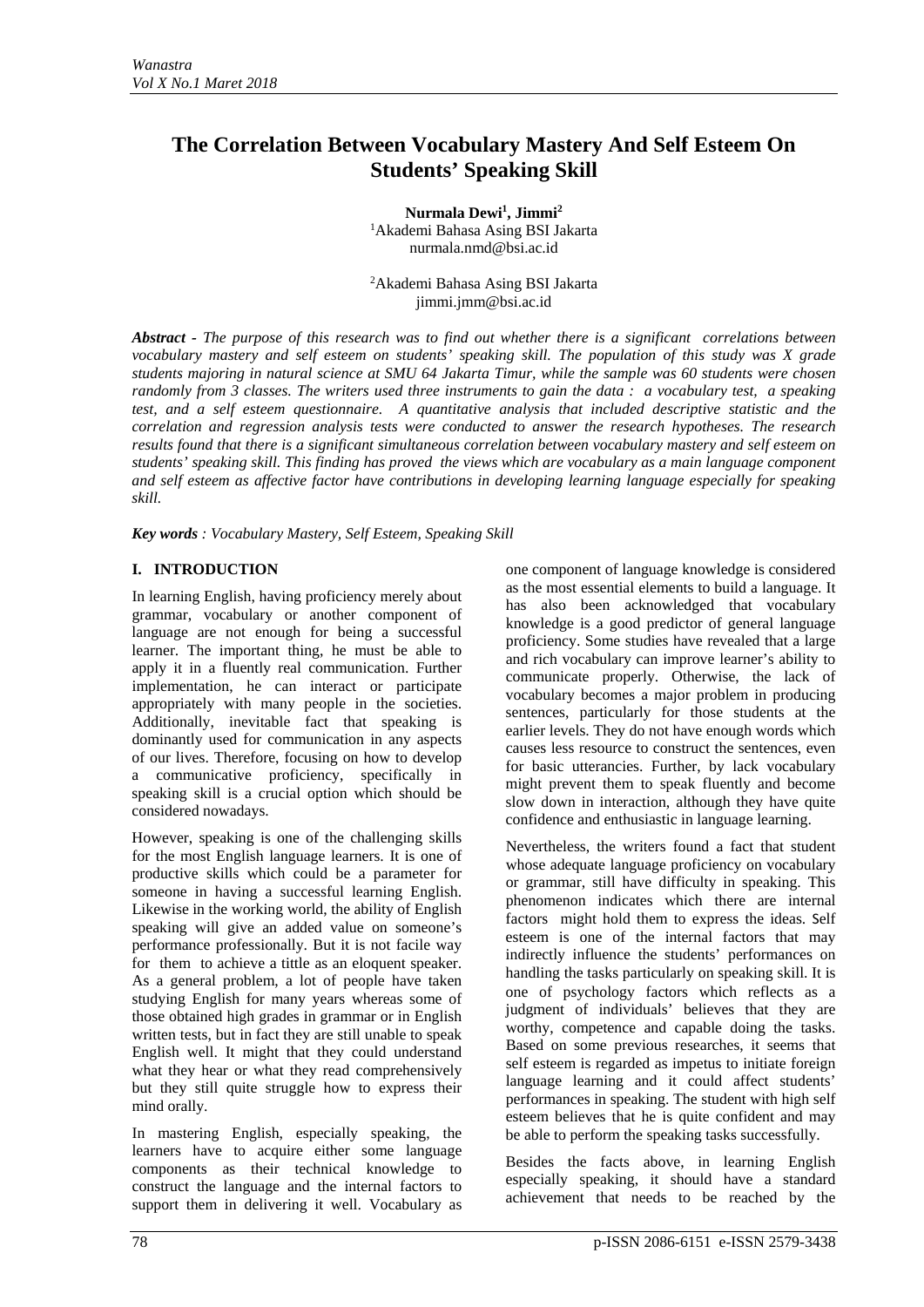learners. Recently U.S Department of Education collaborated with foreign language learning associations from Asia and Europe countries such as Malaysia, China, Japan, Mexico, etc have developed an English learning guideline for English courses and schools in countries where English become a second or a foreign language (Standards for Foreign Language Learning in the  $21<sup>st</sup>$  Century : 2006). This standard is expected to be applied in ASEAN countries including in Indonesia. One of standards that should be achieved by English learners stated that "at the end of high school, students engage in conversations, provide and obtain information, express feelings and emotion, and exchange opinions". It seems that students in senior high school should attain an adequately communicative competence in those level societies. However in reality, apparently it is quite difficult to meet the standard. Likewise, it can be also seen for those students at SMU 64.

Based on the writers' observations, students speaking ability at SMU 64 Jakarta is very far from the standards which have been stipulated to be achieved by foreign language learners. This condition may due to their inadequate language component matters cause the speaking problem or it might due to their internal factors cause the inhabitation in speaking. Regarding to the facts and the descriptions above, therefore writers was interested to conduct a research regard to the correlation between students' vocabulary mastery and students' self-esteem on students' speaking skill at SMU 64 Jakarta Timur.

# **1.1 Speaking Skill**

Learning speaking is a very complex task whereas the learners need to understand the nature and skills to be involved. As stated by Richard (2003 : 201) that the different genres and different contexts need different ways and skills. So, learning to speak a foreign language requires more than knowing its grammatical and semantic rules. Learners must also comprehend the knowledge of how to use the language in different contexts. In other words, the learners do not only know the element of languages such as, grammar, pronunciation, vocabulary, and so on, but also understand on when, why, and in what ways to produce language for many purposes. Richard added (2003: 204-206) that there are some factors affecting adult learners' oral communication. They are age or maturational constrains, aural medium, social cultural and affective factors. The affective factors which may influence in learning a foreign language are such as emotions, self-esteem, anxiety, empathy, attitude, and motivation. So in learning a language, the emotional factors are susceptible to human anxiety, which is associated with feeling of shyness, uneasiness, frustration, selfdoubt and so on.

Regarding to speaking, the issues which come up in the process are caused of some aspects; it can be related to their knowledge of the language, their social and cultural background and their personality on using the language itself. This view is claimed by Burns and Joyce's in Nunan (1999 : 231) stated that the problem in speaking may be due to cultural factors, linguistic factors, and psychological/ affective factors. From those aspects, affective factor which it related to the emotional factors will give the biggest contribution on students' barriers in speaking process and influence their performance in delivering the messages.

# **1.2 Self Esteem**

Self esteem is one of affective factors which has got many attentions in affecting someone's achievement especially in academic performance. Self esteem is important because it influences people's choices and decisions. In other words, it is such a motivational function that people will take care of themselves, explore their full potential and persistently strive towards their goals and aspirations. Distinguishing definitions of self esteem refers to what matters that scholars pay attention to this concept . One of them stated by Rubio (2007 : 5 ) as follows :

*Basically, self-esteem is a psychological and social phenomenon in which an individual evaluates his/her competence and own self according to some values, which may result in different emotional states, and which becomes developmentally stable but is still open to variation depending on personal circumstances.*

According to Brown (1994 : 145 - 146), there are three general levels of self -esteem which described its multidimensionality. These three kinds of self esteem are possessed by everyone in a different level quality and could influence their performances in daily life. Firstly, general or global self-esteem is a general assessment that one makes of one's worth across different situation or overall appraisal. This is relatively stable in a mature adult, and it is resistant to change except by active and extended therapy. Secondly, situational or specific self-esteem refers to one's self- appraisal in particular life situation, such as social interaction, work, education, home, or certain relatively discretely defined traits, such as intelligence, communicative ability, athletic ability or personal traits like gregariousness, empathy, and flexibility. Thirdly, task self esteem related to particular tasks within specific situation. For example, within the educational domain task, self esteem might refer to one subject – matter area. Throughout the history of language learning and

teaching, many studies have been conducted to see the effects of self-esteem on students' performance. Most studies found that there is a significant correlation between the students self – esteem and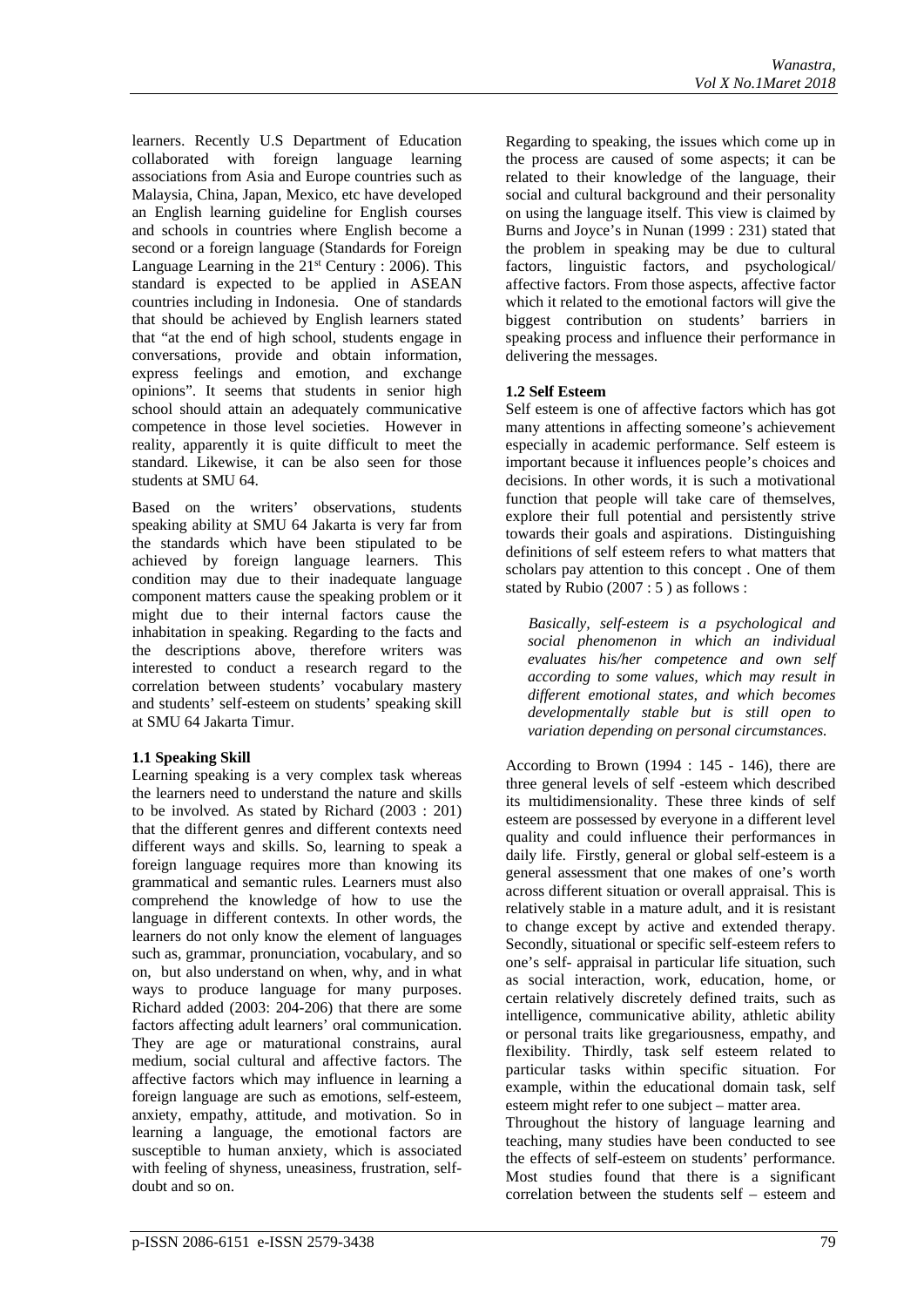their verbal performance (e.g. Adelaide Heyde in Brown, 1994; Kalanzadeh et al, 2013; Niki Maleki and Mohammadi, 2006)

Based on those findings, it can be assumed that selfesteem is a significant factor in the level of accomplishment of students' achievement especially in speaking. Students with high self-esteem most likely believe themselves to be significant and worthy individuals as well as capable of learning a language.

# **1.3 Vocabulary Mastery**

Vocabulary is a basic component of a language which plays a major role in both comprehension and production skills. Students are able to speak and write comprehensively with possessing adequate knowledge of vocabulary. Hence, in the beginning level of learning, they devote a lot of time to acquire the words. The learners have to know the meaning from the general one to the deeper and sophisticated one. Moreover, as their language proficiency develops, learners are not only knowing about the meaning and the form of words, but also knowing how to use it in any contexts and situations properly. There are many aspects involved on the words and level of degrees of knowing is varied as well. To develop word knowledge and understand how to apply words properly, there are three basic criteria of knowing a word : knowing its form, its meaning and its use (Nation, 2001). The first, form aspect, it is related to the word parts which make up the word, spoken form and written form. The second, the meaning aspect, it is concerned to the connection between the form and its meaning, the concept and reference which word have variety of meaning, and the association which means the semantic relationships between words, such as synonymy and antonym. And the third, the use aspect, it is about the grammatical function of the words, collocation, and constrain on use which when, where and how often can we use the word.

Mastering vocabulary and being smart on how to employ it properly is crucial for learners of a foreign language to develop their speaking skill. By having many stocks of word, students could also more comprehend about the conversation, give a quicker response in a chat or maybe speak fluently in some kinds of topic. Without sufficient vocabulary, one cannot communicate effectively or

express his ideas in both oral and written form perfectly (Cameron, 2001).

Many studies have shown that a large and rich vocabulary can improve learner's ability to communicate. One of them is conducted by Nouralian et al (2013), which they investigated the influence of the vocabulary knowledge on

intermediate EFL learners' speaking ability in Iran. The results of the study showed that the teaching vocabulary knowledge can improve speaking ability of EFL students. The study also revealed that the students were extremely satisfied with this approach. It gives them a better opportunity to improve their English speaking. So the teachers should set the appropriate period to help learners to fulfill their potential about preparing vocabulary knowledge for their speaking performance. The similar result of research was also found by Koizumi and In'nami (2013) in Japan which supported the contribution of vocabulary on speaking proficiency as well.

# **II. METHOD OF THE RESEARCH**

The purpose of the research is to investigate the correlation between students' self esteem and students' vocabulary mastery on students speaking skill. The method of study is quantitative research, which applies correlation research. According to Frankel and Wallen (2007: 338) in a simple form, correlation research investigates the possibility of relationship between two variables, although investigations of more than two variables are common.

The population of this study was the students of tenth grade majoring in natural science. The reason for choosing this population is because of the problems mentioned previously emerged from most of these classes. Besides, the access and the condition of the school were available for conducting this research . Meanwhile, the sample of study derived from the certain amount of students in each classes of X grade. There are three classes of the tenth grade and each class consist of 36 students. The total sample was 60 students which is obtained 20 students in each class of tenth grade by using simple random sampling.

The data was collected from three instruments of the research ; vocabulary mastery was derived from

distributing self esteem questionnaire adopted from Rosenberg's questionnaire and the speaking test was conducted to have the speaking skill. Before the tests conducted, the writer carried out a tryout of the instruments to measure the validity and the reliability of the instruments. The data collected from instruments was computed by using SPSS 21. Before the data was analyzed, normality test and linearity test were applied in order to know whether the data are distributed normal and linear. Having done with these both tests, correlation and multiple regression techniques were used for the analysis.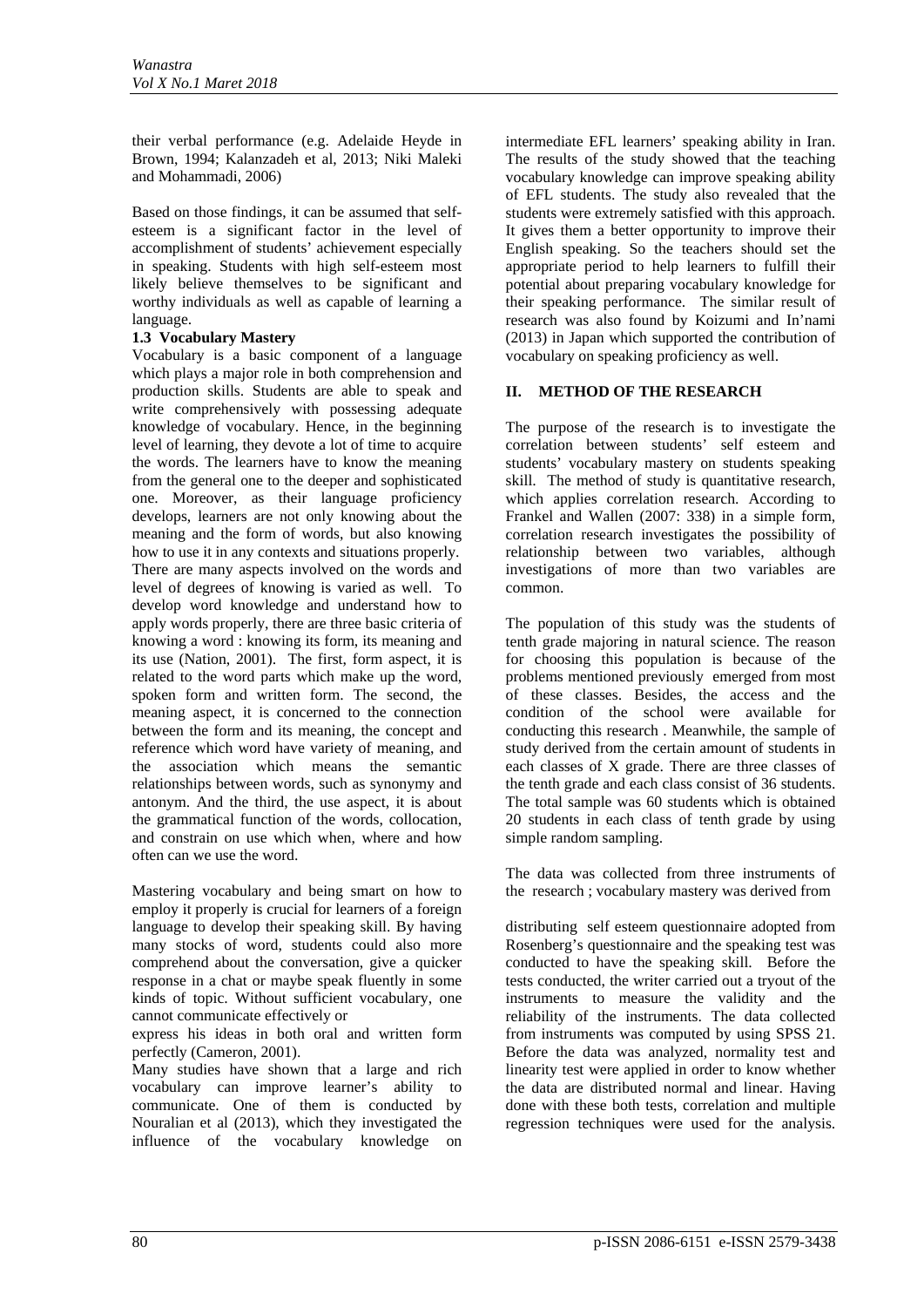### **III. RESULT AND DISCUSSION**

#### **Table 1. Statistics Description of Variables**

|                       |         | Vocabul<br>ary | Self Esteem     | Speaking |
|-----------------------|---------|----------------|-----------------|----------|
| N                     | Valid   | 60             | 60              | 60       |
|                       | Missing | $\theta$       | $\overline{0}$  | $\Omega$ |
| Mean                  |         | 70.32          | 14.70           | 68.22    |
| Std. Error of Mean    |         | 1.643          | .378            | .721     |
| Median                |         | 72.00          | 15.00           | 68.00    |
| Mode                  |         | 76             | 13 <sup>a</sup> | 68       |
| <b>Std. Deviation</b> |         | 12.727         | 2.924           | 5.585    |
| Variance              |         | 161.983        | 8.553           | 31.190   |
| Range                 |         | 48             | 13              | 23       |
| Minimum               |         | 44             | 9               | 55       |
| Maximum               |         | 92             | 22              | 78       |
| Sum                   |         | 4219           | 882             | 4093     |

The data of this research would be presented in descriptive analysis and hypothetical analysis. Regarding to the statistic descriptive in table 1, it can be generally seen that the mean scores for three variables of speaking skill, vocabulary mastery and self esteem are in moderate category. The average score of speaking skill and vocabulary were 68,22 and 70.32. Apparently, both scores were lower than the standard English score (KKM score) 75, which is English minimum score should be reached by students at SMU 64. It was also showed that the range score for vocabulary (48) is larger than range score of speaking (23). It can be assumed that the diversity of students' ability in speaking is quite small compared to the diversity of students' ability in vocabulary. So that, even some students' vocabulary scores were very high but their speaking scores were not in the same level of proficiency.

Meanwhile the average score for students self esteem was 14.70. This score is almost close to the normal standard of self esteem (15). It can be said that the level of students self esteem were in normal category as well, it is not very high or very low.

**Table 2: The Relationship among the Variables Model Summary**

| Model                                           | R     | R Square | Adjusted R | Std. Error |  |  |  |
|-------------------------------------------------|-------|----------|------------|------------|--|--|--|
|                                                 |       |          | Square     | of the     |  |  |  |
|                                                 |       |          |            | Estimate   |  |  |  |
|                                                 | .641ª | .411     | .390       | 4.362      |  |  |  |
| Predictors: (Constant), Self_Esteem, Vocabulary |       |          |            |            |  |  |  |

| Table 3 : Testing of Significance of Multiple |  |  |  |  |  |
|-----------------------------------------------|--|--|--|--|--|
| <b>Regression</b>                             |  |  |  |  |  |
| <b>ANIOVAS</b>                                |  |  |  |  |  |

| <b>ANOVA</b> <sup>a</sup> |                   |    |                |   |                   |  |
|---------------------------|-------------------|----|----------------|---|-------------------|--|
| Model                     | Sum of<br>Squares | df | Mean<br>Square | F | Sig.              |  |
| Regression                | 755.409           |    | 377.705 19.847 |   | .000 <sup>b</sup> |  |
| Residual                  | 1084.774          | 57 | 19.031         |   |                   |  |
| Total                     | 1840.183          | 59 |                |   |                   |  |

a. Dependent Variable: Speaking

b. Predictors: (Constant), Self\_Esteem, Vocabulary

### **Table 4: Testing of the Regression Line Equation**

|                                | Coefficients <sup>a</sup>                   |       |                                              |      |        |      |  |
|--------------------------------|---------------------------------------------|-------|----------------------------------------------|------|--------|------|--|
| Model                          | Unstandardized<br>Coefficients<br>Std.<br>В |       | Standard<br>ized<br>Coeffici<br>ents<br>Beta |      |        | Sig. |  |
|                                |                                             |       |                                              |      |        |      |  |
|                                |                                             | Error |                                              |      |        |      |  |
| (Constant)                     | 43.714                                      | 3.937 |                                              |      | 11.104 | .000 |  |
| vocabulary                     | .207                                        | .045  |                                              | .472 | 4.561  | .000 |  |
| Self Esteem                    | .676                                        |       | .198                                         | .354 | 3.419  | .001 |  |
| a Donondont Variable: Spooking |                                             |       |                                              |      |        |      |  |

a. Dependent Variable: Speaking

Related to the research hypothesis, the findings research found that all the three hypotheses accepted  $H<sub>1</sub>$  and rejected  $H<sub>0</sub>$ . The discussion of analysis and hypotheses testing are described in detail as follows:

### **1. The Correlation between Vocabulary Mastery (X1) and Speaking Skill (Y)**

The correlation coefficient  $(r_{v1})$  between vocabulary mastery and speaking skill was 0.538. This indicates that the strength of relationship is moderate and positive. Even though the tendency of relationship in score showed is not very high, but it is still quite representative in its significance. The relationship score was not maximum result, it may be caused of the limitation of this study and also due to many factors influence the speaking skill. Referring to the theory, it is claimed that vocabulary is one of language component which very important in developing of speaking. Yet, vocabulary is not merely one aspects in contribution on speaking skill. A lot of others of internal factors and external factors influence students' performances in oral communication.

Based on coefficient table ( table 4), it was found that p value 0.000 was smaller than  $\alpha$  0.05, and t test  $4.561$  was greater than t table 2.002. It can be concluded that there is significant correlation between the vocabulary mastery and speaking skill. This result is in line with the finding research conducted by Nouralian et al (2013), it proved that vocabulary support the development of speaking skill.

### **2. The Correlation between Self Esteem**  $(X_2)$  **and Speaking Skill (Y)**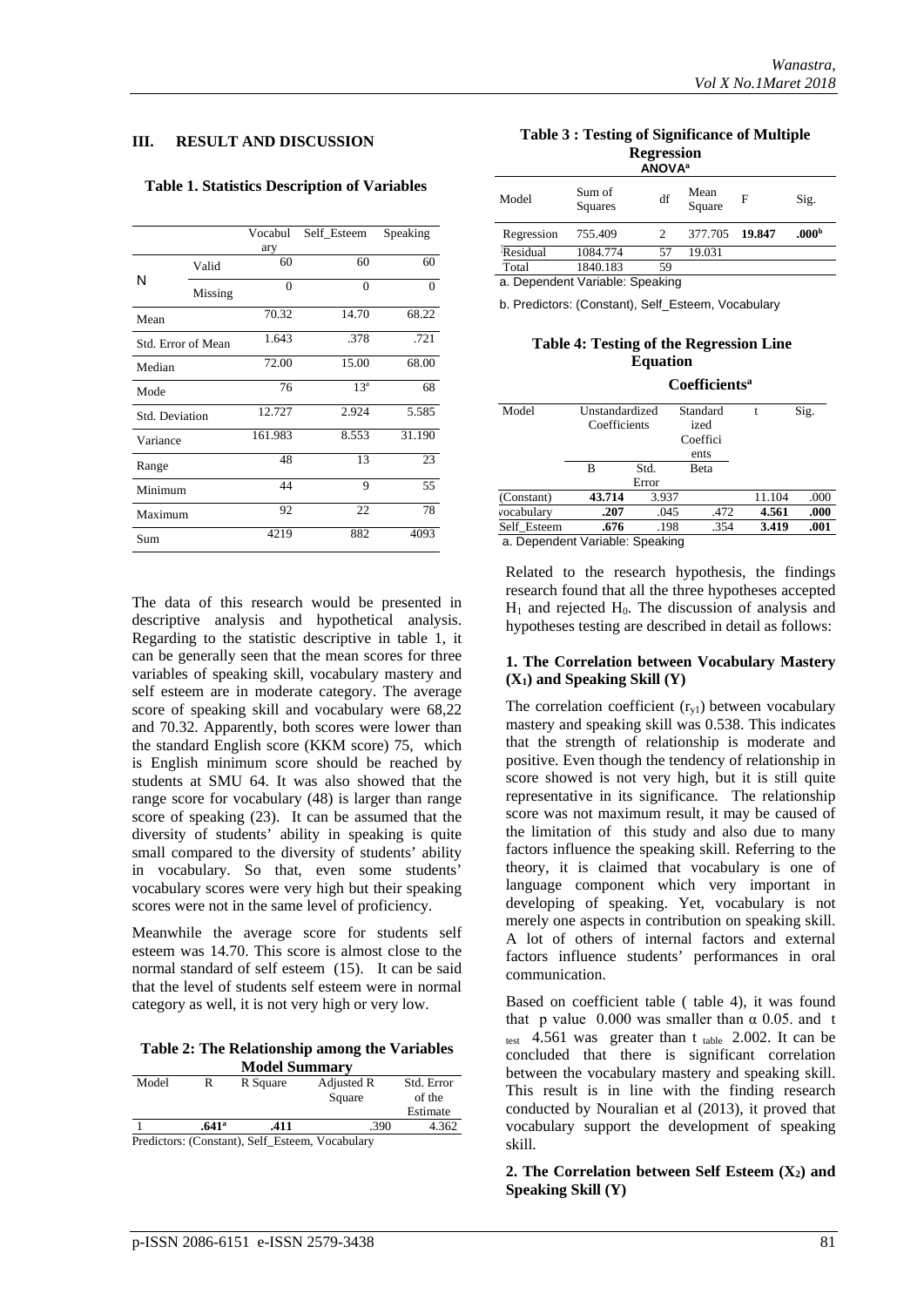The correlation coefficient  $(r_{v2})$  between self esteem and speaking skill was 0.442. Even though this correlation coefficient is still in moderate category and positive, but the value of correlation between self esteem and speaking is lower than the value of correlation between vocabulary and speaking (0.538) It indicates that the affective factors are not as much as linguistic factors in influencing the speaking skill. It may due to linguistic factors have directly relation in increasing language achievement rather than affective factors.

Reagrding to table 4, it was found that p value was 0.001 which is smaller than  $\alpha$  0.05 and t<sub>test</sub> 3.419 was greater than  $t_{table}$  2.002. Therefore, it can be summarized that there is significant correlation between self esteem and speaking skill controlling for vocabulary. The researches supported this view, one of them carried out by Kalanzadeh et all (2013). Their research finding found that the more successful learners regarding the oral communication had higher self – esteem than less successful ones in performing oral communication tasks. It was answer the main question raised in that study that there is a significant relationship between self – esteem and spoken fluency and classroom oral participation.

# **3. The Correlation between Vocabulary Mastery (X1) and Self Esteem (X2) on Speaking Skill (Y)**

After analysis of the data, it can be seen on the table 1, that the coefficient correlation or R was 0.641. It indicates that the correlations among the variables are positive and moderate. Another finding, the coefficient determination or  $R^2$  was 0.411. It means that vocabulary and self esteem give 41.1% contribution on speaking whereas 38.9% is determined by other factors such as grammar, pronunciation, etc

Concerning to Anova table, it revealed the overall correlation between vocabulary mastery and self esteem on speaking skill are significant. Based on the students' scores at SMU 64, most of students who have high scores in vocabulary and self esteem also tend to have high sores in speaking test. It was also found that some students who got high score in speaking used various words or high frequency vocabulary in expressing their ideas. Apparently, the words easily came up when they delivered the sentences. The significant correlation mentioned above, was correlated to the self esteem as well. It is definitely that self esteem will help student mentally to be more confident and believe that he is capable in learning English.

Furthermore, based on the coefficient table, the writers can set the linear regression equation showed as follows :

 $\check{Y}$  = 43.714 + 0.207X<sub>1 +</sub> 0.676 X<sub>2</sub>

From the equation, it can be predicted the value of speaking skill based on the value of vocabulary and self esteem. For example, if the value of vocabulary and self esteem is 0, the value of speaking is 43.714. Besides, based on the coefficient regression of b, it can be interpreted that one point of increase of vocabulary would result in 0.207 increase in speaking skill. While, one point of increase of self esteem would result in 0.676 increase in speaking skill. In other words, it can be said that vocabulary and self esteem will help students in increasing the ability of student's speaking skill.

All in all, those research findings above show that vocabulary and self esteem give contribution in developing of student's speaking skill. By having enough vocabulary the studenst have words to deliver their concepts, thoughts and minds. Yet, if the students do not have enough vocabulary, it does not mean they would be able to speak English well. It have to be supported by other factors, such as self esteem. By supporting good self esteem, the students will be sure and confident with their ability and do not hesitate to express their ideas in whatever condition is.

# **IV. CONCLUSION**

Regarding to the research finding, it can be concluded that the correlation between vocabulary mastery and self esteem on speaking skill are positive and significant. It means that vocabulary and self esteem have affect on helping students to improve their speaking skill. If vocabulary and self esteem increase, the students' speaking skill will increase too and vice versa. This finding has proven and strengthened the previous theory specifically for affective factor whereas self esteem is considered to language learning process particularly in improving speaking skill. Therefore, in supporting students to improve their speaking, the teachers should educate all factors which are not merely the cognitive factors but also the affective factors.

The implementation of the research, the teachers should help students to improve their speaking by identifying the problems which could be related to linguistic factors or internal factors. In term of linguistic factors, vocabulary as a basic component of the language has to been taught to the students with various techniques which make it easily to adopt. Besides the linguistic factors, the teachers should also be more aware on affective factors for instance self esteem which has been proved increasing students speaking skill.

### **REFERENCES**

Aregu, Bekele Birhanie. (2013). Self-efficacy, selfesteem and gender as determinants of performance in speaking tasks : *Journal of Media and Communication Studies* Vol. 5(6),